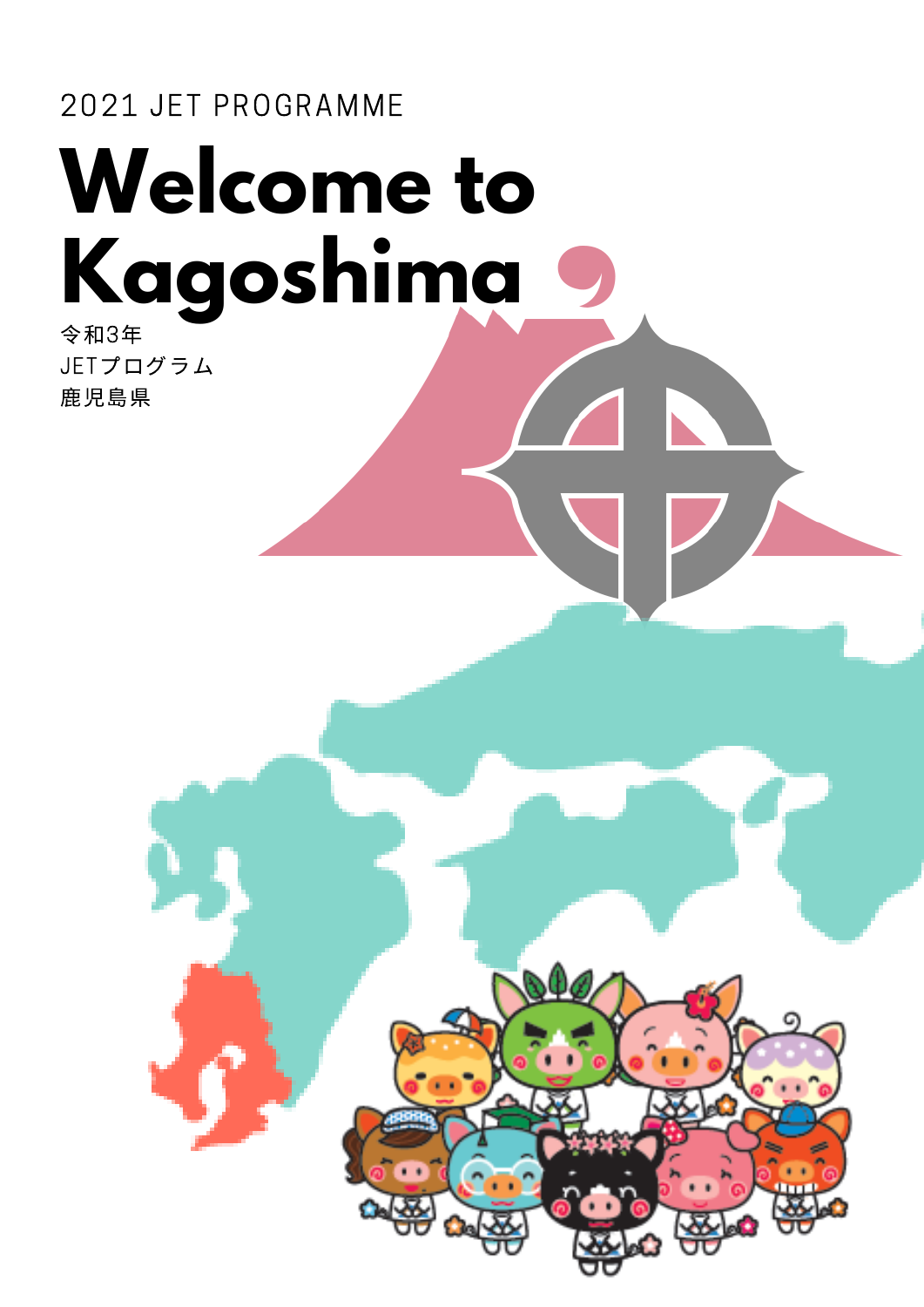#### *Prefectural Advisor (PA) Team*

#### **Japanese PAs**

| Takahaya Yoshihara | Teachers' Consultant, Upper Secondary School Education Division |  |
|--------------------|-----------------------------------------------------------------|--|
| Yusuke Yoshizaki   | Email: ekoukou@pref.kagoshima.lg.jp                             |  |
|                    | Assistant Manager, International Affairs Division               |  |
|                    | Email: kokusaikikaku@pref.kagoshima.lg.jp                       |  |

#### **JET ALT PAs**

| Toni-Ann Lewis      | ALT-PA, Upper Secondary School Education Division |
|---------------------|---------------------------------------------------|
|                     | kagoshima.pa@kagoshimajet.com; 080-3971-8633      |
| Maximiliano Alvarez | ALT-PA, Upper Secondary School Education Division |
|                     | kagoshima.pa@kagoshimajet.com; 080-8398-3372      |
| Yimin Wong          | CIR PA, International Affairs Division            |
|                     | kagoshima.pa@kagoshimajet.com; 099-286-2303       |
| Poppy Barford       | CIR PA, International Affairs Division            |
|                     | kagoshima.pa@kagoshimajet.com; 099-286-2303       |

#### **Kagoshima Prefecture, Upper Secondary School Education Division**

Kagoshima Prefecture Government Office 16<sup>th</sup> Floor, 10-1 Kamoike-Shinmachi, Kagoshima City, Japan 890-8577 Tel: 099-286-5291, Fax: 099-286-5678

#### **Kagoshima Prefecture, International Affairs Division (IAD)**

Kagoshima Prefecture Government Office 9th Floor, 10-1 Kamoike-Shinmachi, Kagoshima City, Japan 890-8577 Tel: 099-286-2303, Fax: 099-286-5522

#### **Kagoshima International Association (KIA)**

14-50 Yamashita-cho, Kagoshima City Tel: 099-221-6620, Fax: 099-221-6643

- § One CIR PA is stationed at the KIA.
- KIA is open on weekends and closed on Mondays.
	- o If a public holiday falls on a Monday, KIA will be closed the following day (Tuesday).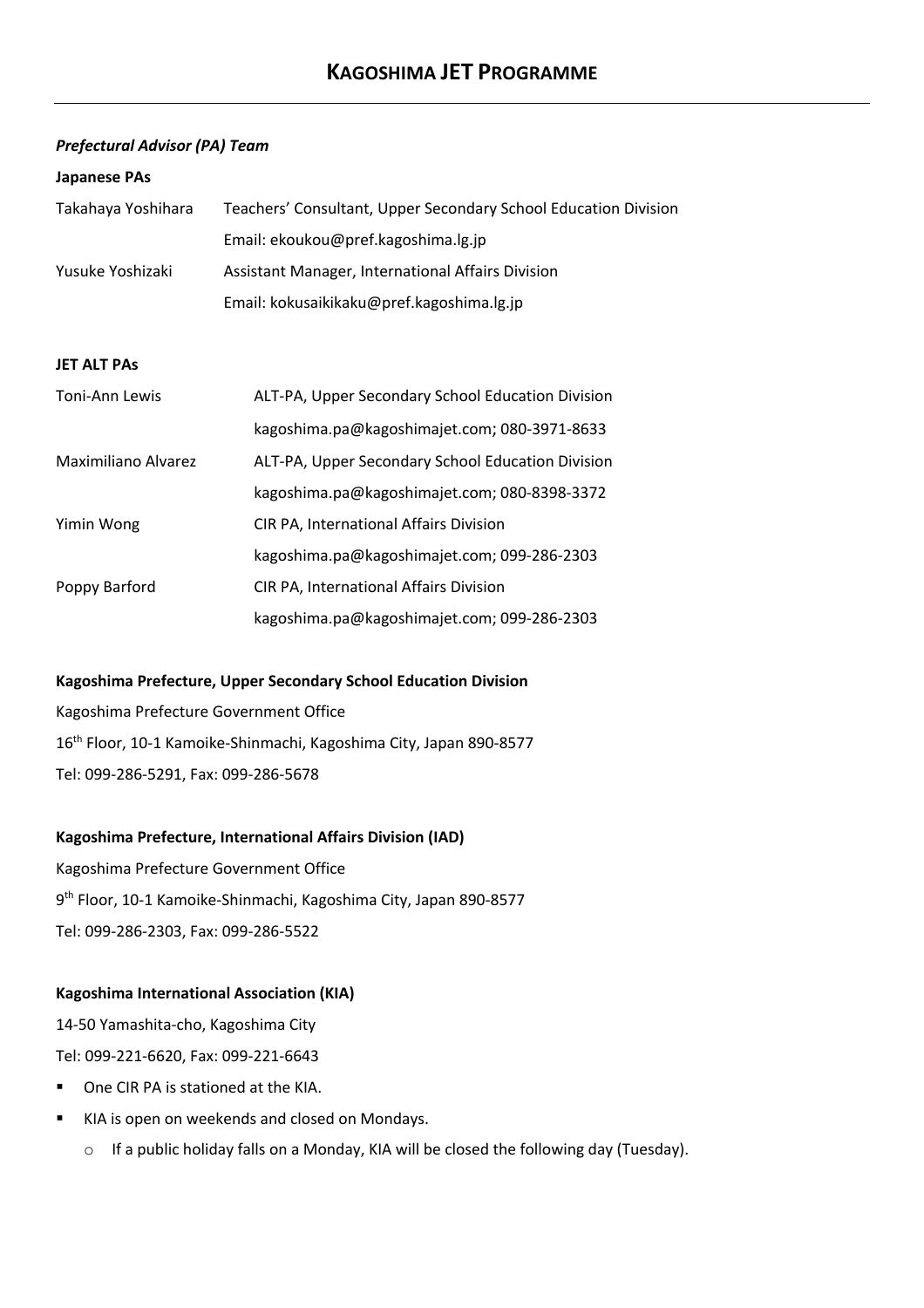**Welcome to Kagoshima!** This checklist is a guideline that can be used to facilitate an easeful transition into life at your new placement. Please note that this list is not comprehensive, and there may be some other tasks you will need to complete.

# *Important 2022 Dates*

- § May 29: Study Abroad Fair
- § November 11: Skills Development Conference (All ALTs and JTEs)

# *Housing & Daily Life*

- $\Box$  Register as a Resident with your local City/Town Hall
- o Make/Collect your Personal Seal (*Inkan*)
- $\Box$  Open a Bank Account
	- o *Recommendation*: You may most likely be taken to open an account with Kagoshima Bank. It is strongly recommended that you open a Japan Post account as well, as Kagoshima Bank accounts can mostly be accessed only in Kagoshima Prefecture, while Japan Post accounts can be accessed throughout Japan.
	- o Obtain a Cash Card and/or Bank Book
	- o Learn how to use the ATM
- $\square$  Housing
	- o *Recommendation*: When purchasing appliances and/or furniture, second-hand or recycle shops are good places to look!
	- o Familiarize yourself with your Rental Agreement
		- Terms & Conditions
		- Dates of Contract Validity
		- Monthly Rent
		- Other Fees (deposit, key money, replacing tatami mats at the end of your contract, etc.)
		- § Confirm which appliances and/or furniture belong to your Contracting Organization and Landlord

## $\square$  Bill Setup

- o *Recommendation*: Enquire about automatic withdrawals from your bank account for ALL your monthly bill payments, as the alternative is paying your bills at convenience stores, which, despite the name of such facilities, may be inconvenient.
- o Water, Gas, Electricity
- $\Pi$  Mobile Phone
	- o *Recommendation*: If you must purchase a new phone, please consider purchasing a smartphone, particularly if you are signing a two-year contract.
	- o Major Phone Companies: AU; Docomo; Softbank
		- § These companies may have an English Help Line to provide reliable customer service.
	- o Other Companies: Y Mobile; U Mobile
- $\square$  Internet Setup
	- o *Recommendation*: Home internet setup can be notoriously difficult to complete, particularly in more rural areas. Speak with a representative at your mobile phone company to explore ALL options, and select the best fit for your budget, and typical monthly usage.
- $\square$  Purchase/Rent a Vehicle
	- o *Note*: ALTs who are placed in Kagoshima City are not typically allowed to own cars or drive to work.
	- o Obtain the Title in your Name
	- o Insurance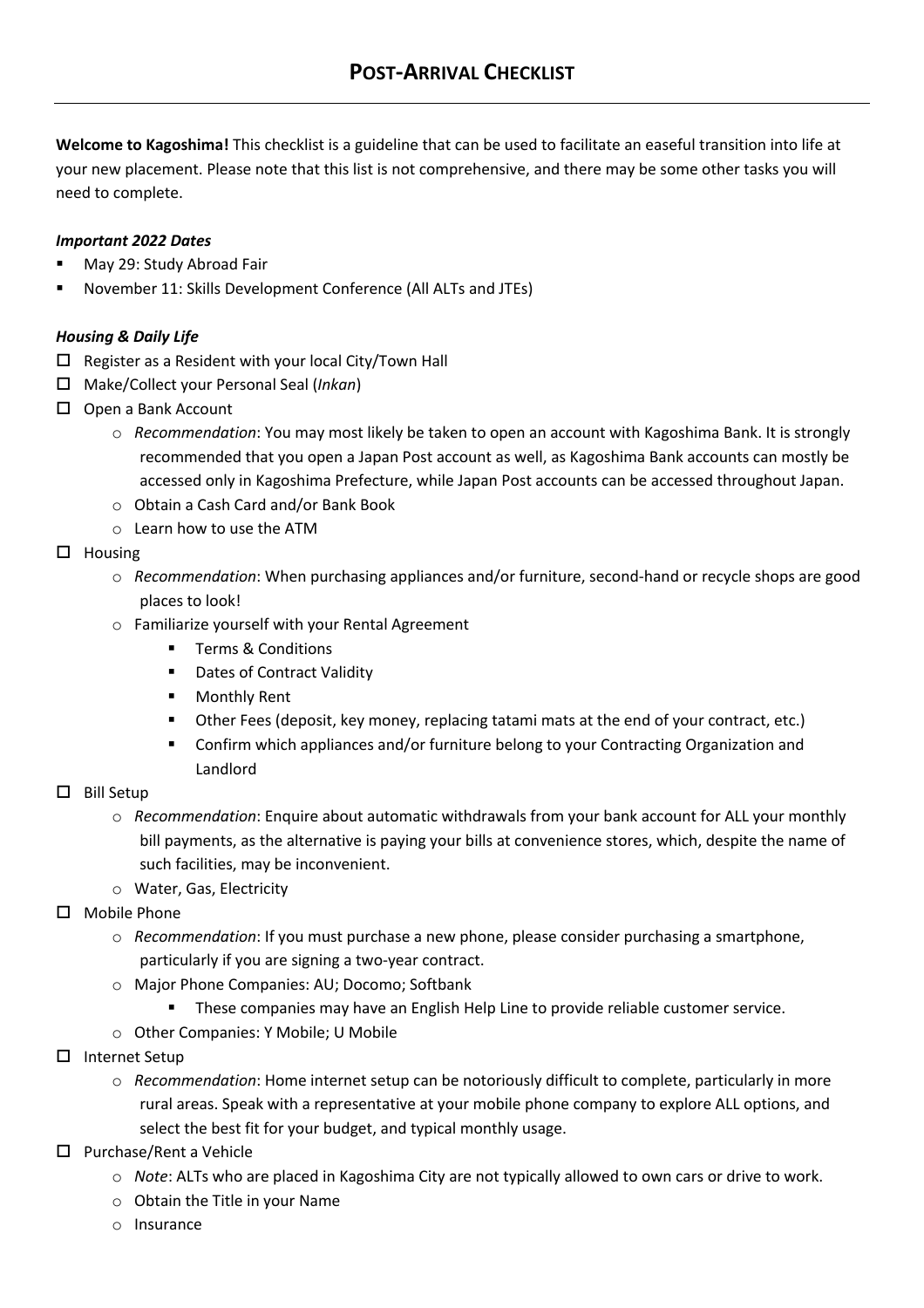- o Mandatory Vehicle Inspection (*shaken*)
- o Designated Parking Space

# *School*

- o *Recommendation*s
	- o Befriend any member of staff who befriends you. Nurses, Librarians and Front Office Staff are often your best bet.
	- $\circ$  Write a chart for everyone's names in your office to help you remember them after introductions.
	- $\circ$  Ask for the student roster. Most high schools have a picture roster of all students. Learn their names. Sometimes you can make copies of the pictures. This way you can write their names in katakana or roman letters.
	- o Ask about parking if you drive.
- $\Box$  Review your Terms and Conditions (particularly regarding your work duties)
- $\Box$  Ask for your work schedule (particularly if placed at multiple schools)
- $\square$  Request JTEs' Teaching Schedule and your Monthly Team-Teaching Schedule
- $\square$  Plan your Self-Introduction Lesson
- $\square$  Prepare an introduction speech for the first day of school
- $\square$  Request the schedule for the academic year
	- o Make note of Sports Day; Culture Day; Opening/Closing Ceremony; Class Match; Field Trips; Long Cleaning Days; Other Special Events.
	- o Ask about the dress code for each event
- $\Box$  Verify how to take all forms of leave (conditions, necessary procedures, etc.)

# *Taxes and Insurance*

- $\Box$  Verify necessary tax documents
- $\square$  Confirm how local inhabitant taxes will be handled
	- o Recommendation: Request monthly withdrawals where possible.
- $\Box$  Verify health insurance coverage
- $\square$  Register any family members (dependents) for the Health Insurance System
- $\Box$  Receive pension booklet. Make special note of the registration number, as you may need it to check the status of your refund after completing your Term of Appointment.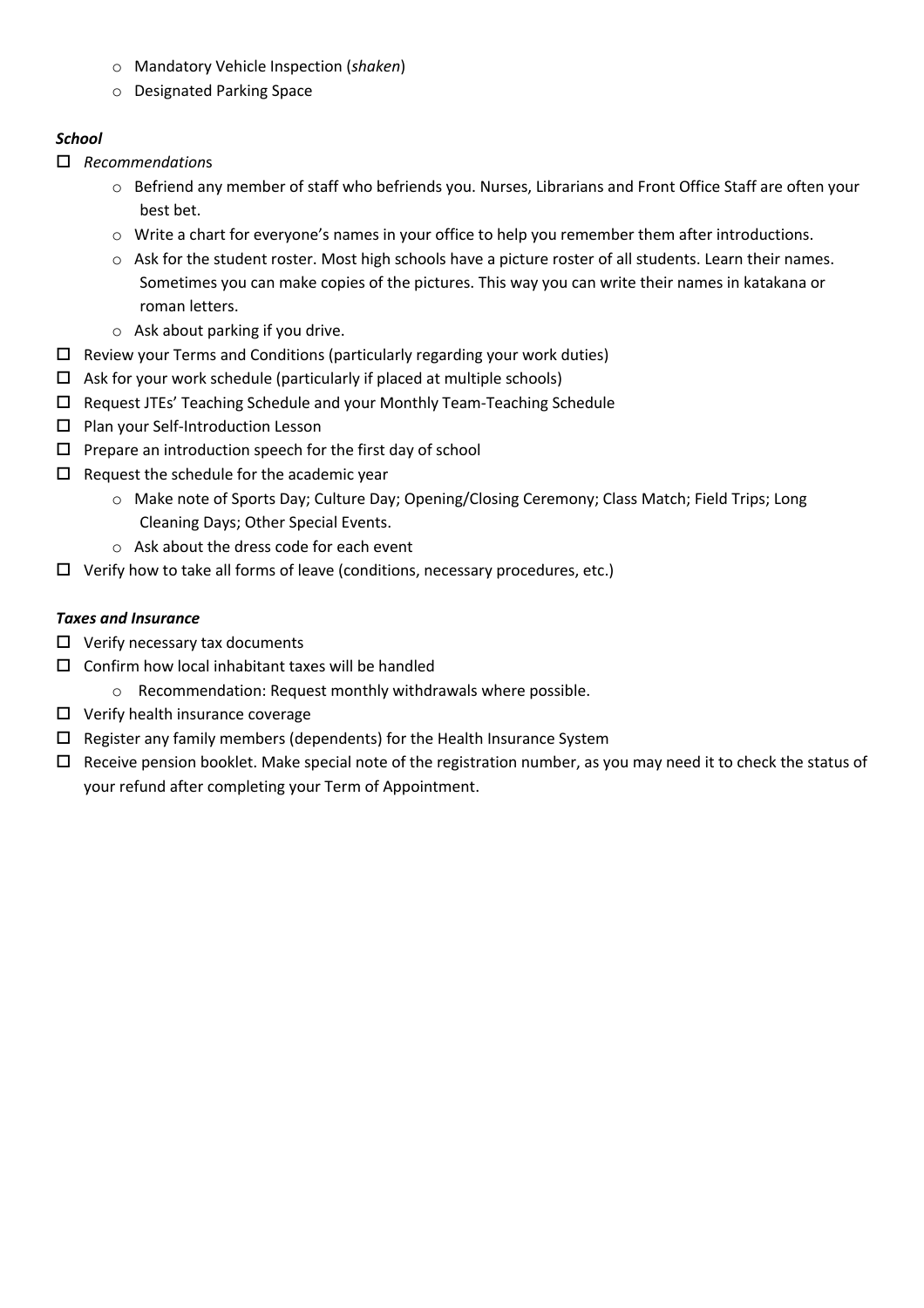#### *Block System*

There are 11 Blocks in Kagoshima. Each block has a nominated "Block Leader" who has lived in the area for at least one year. Block Leaders are local knowledge resources, and they are the point of contact in times of disaster.



#### *Block Leaders*

| Hioki - James Eaton                               | Sendai - Alexis Reed          | Izumi - Eddy McVarish                 |
|---------------------------------------------------|-------------------------------|---------------------------------------|
| Kirishima – David Dumbleton                       | North Osumi - Daniel Alderink | South Osumi – Ruani Visser            |
| North Islands - Jake Blackburn                    | South Islands - Aidan Wong    | South Satsuma - Rebecca Clippard      |
| Kagoshima City (Mun.) - Stephanie Appleby-Mathura |                               | Kagoshima City (Pref.) - Daniel White |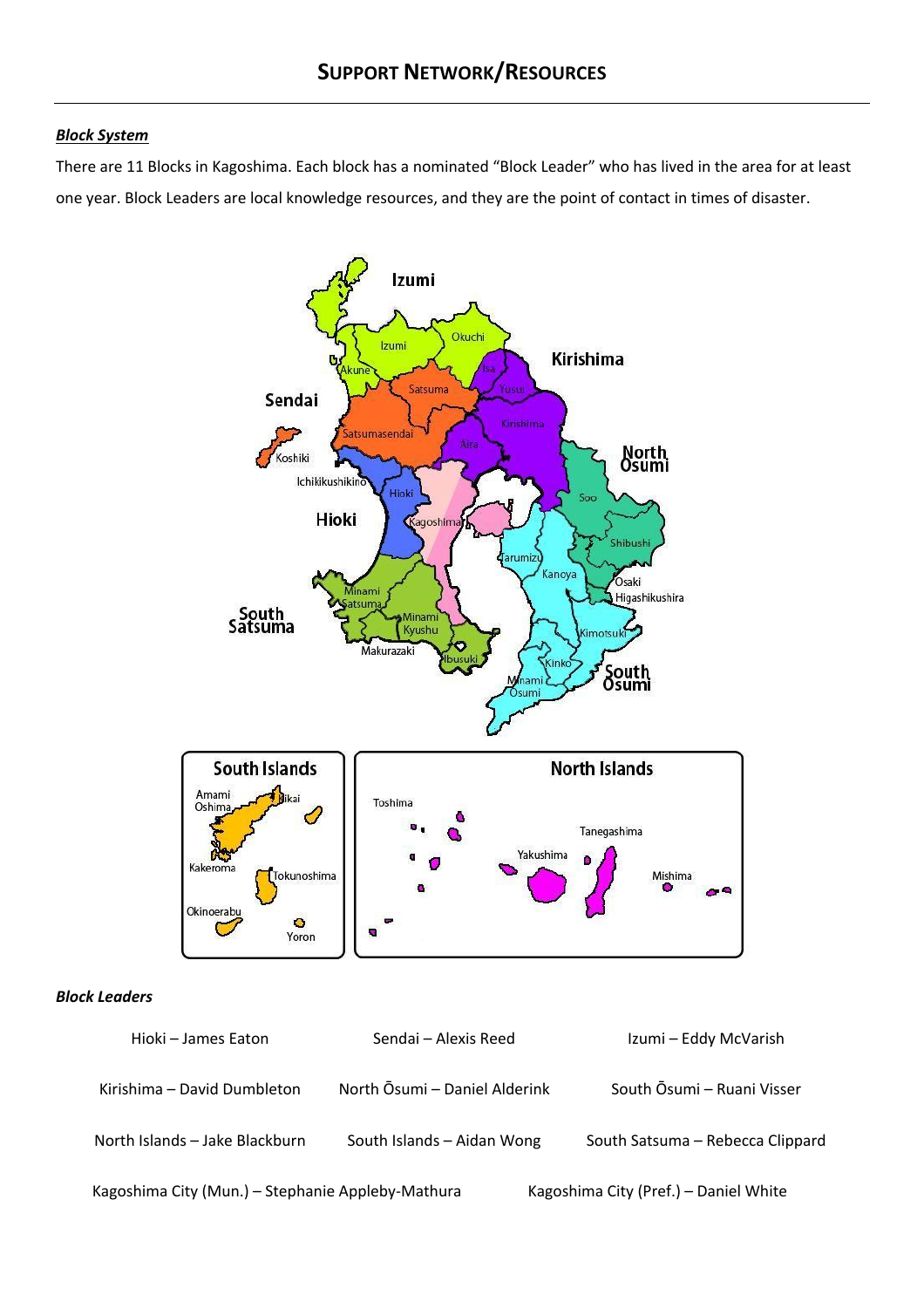#### *Introduction to KAJET*

Kagoshima Association for JET (KAJET) is the Kagoshima prefectural chapter of AJET. KAJET is an independent, selfsupporting, volunteer, community-building organization comprised of current JET participants within Kagoshima. KAJET provides an informal exchange of information and ideas about daily living in Kagoshima and organizes social events throughout the year. You can reach KAJET representatives at kagoshima@ajet.net.

#### **Facebook:** Kagoshima AJET

**Website:** https://kajetweb.wordpress.com

#### *KAJET Committee*

| <b>Name</b>            | Role                            | Location                     |
|------------------------|---------------------------------|------------------------------|
| <b>Terence Brierly</b> | President                       | Kagoshima City (Pref.) Block |
| Rachel Downie          | Vice President                  | Kagoshima City (Mun.) Block  |
| Matt Karp              | Secretary                       | North Islands                |
| Steve Hill             | Treasurer                       | Kagoshima City (Mun.) Block  |
| Davon Wanza            | Events Coordinator              | North Islands                |
| Caleb Dunaway          | <b>Community Outreach Chair</b> | North Islands                |
| Jake Blackburn         | <b>Marketing Coordinator</b>    | North Islands                |

#### *Mental Health & Emergency Resources*

- 1. Emergency Support: Police (110), Ambulance (119)
- 2. Block System
- 3. Prefectural Advisors (ALT PAs, CIR PAs)
- 4. CLAIR Counselling Services
- 5. CLAIR Online Counselling Services Website: https://jetcounseling.com (Username: *jet*; Password: *mental2022clair*)
- 6. Tokyo English Lifeline (TELL) TEL: 035-774-0992 (09:00 to 23:00) | Website: https://telljp.com
- 7. National AJET Peer Support Group (PSG) TEL: 050-5534-5566 (20:00 to 07:00) | Skype ID: AJETPSG (20:00 to 07:00)
- 8. International Counselling Centre (English/ Japanese) TEL: 011-81-78-882-9020 | Website: http://icckobe.jp
- 9. International Mental Health Professionals Japan (IMHP) Website: http://www.imhpj.org/
- 10. Japan Federation of Bar Associations: https://www.nichibenren.or.jp/en.html Kagoshima Bar Association: http://www.kben.jp/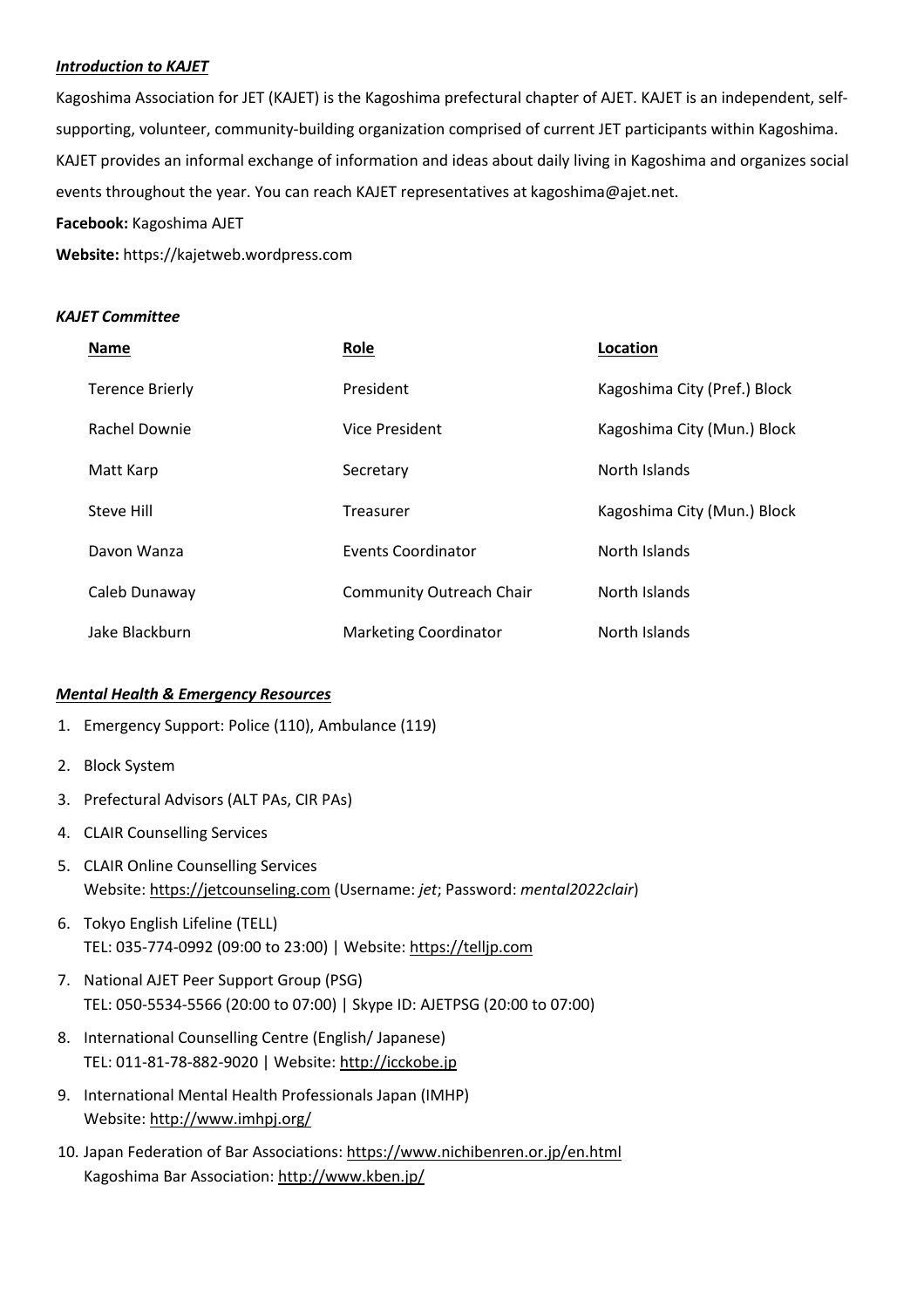## *Driving and Traffic Rules*

#### **Japanese Traffic Rules and Regulations**

https://english.jaf.or.jp/safe-driving/traffic-rules-in-japan

#### *Drinking and Driving*

There is a zero-tolerance policy for drinking and driving, bicycles included. Passengers and the owner of the car are also held responsible if a person who has been drinking is driving.

#### *Drivers*

- § Always carry your valid home-country license and International Driving Permit (IDP) (with Japanese translation).
- § **The IDP expires one year from the date of your arrival in Japan or from the issue date, whichever comes first.**

#### *Disaster Preparedness*

#### *Getting Prepared for Natural Disasters*

- § Emergency Telephone Numbers Police: 110, Fire/Ambulance: 119
- § Bookmark weather websites and check kagoshima.pa emails/messages from Block Leaders for emergency information
- Find out from your BOE/supervisor the nearest evacuation shelter locales
- § Create an emergency kit
- § Necessary items: bottled water (3 litres/day per person), portable charger/battery, canned food, can opener, non-perishable foods, flashlight, first aid kit, copy of passport and Residence Card (and My Number Card), battery or manually powered radio
- Good to have: 10 and 100 yen coins (payphone), extra clothing, money and bankbook, personal seal (inkan: 印 鑑), goggles, mask, gloves, disinfectant, candles and matches/lighter, pocket knife

#### *Typhoons*

- § Bring outside items inside or tie them down
- Close the shutters on windows or "X" them with masking tape
- § Clean the bathtub, then fill it with water so you can drink or flush the toilet

#### *Earthquakes & Tsunamis*

- § Secure loose/hanging furniture to the walls
- Get under a doorway, cover your head with a helmet or pillow
- § Open at least one door as an escape route. If the foundation and walls shift, closed doors may get jammed
- § Close all gas lines you can get to (after the quake stops)
- If you go outside, protect your feet with sturdy shoes and avoid walking near walls
- If there is a large earthquake and you are near the coast, don't wait; evacuate as soon as the quake stops. Keep moving to higher ground until you are 100% sure it is safe